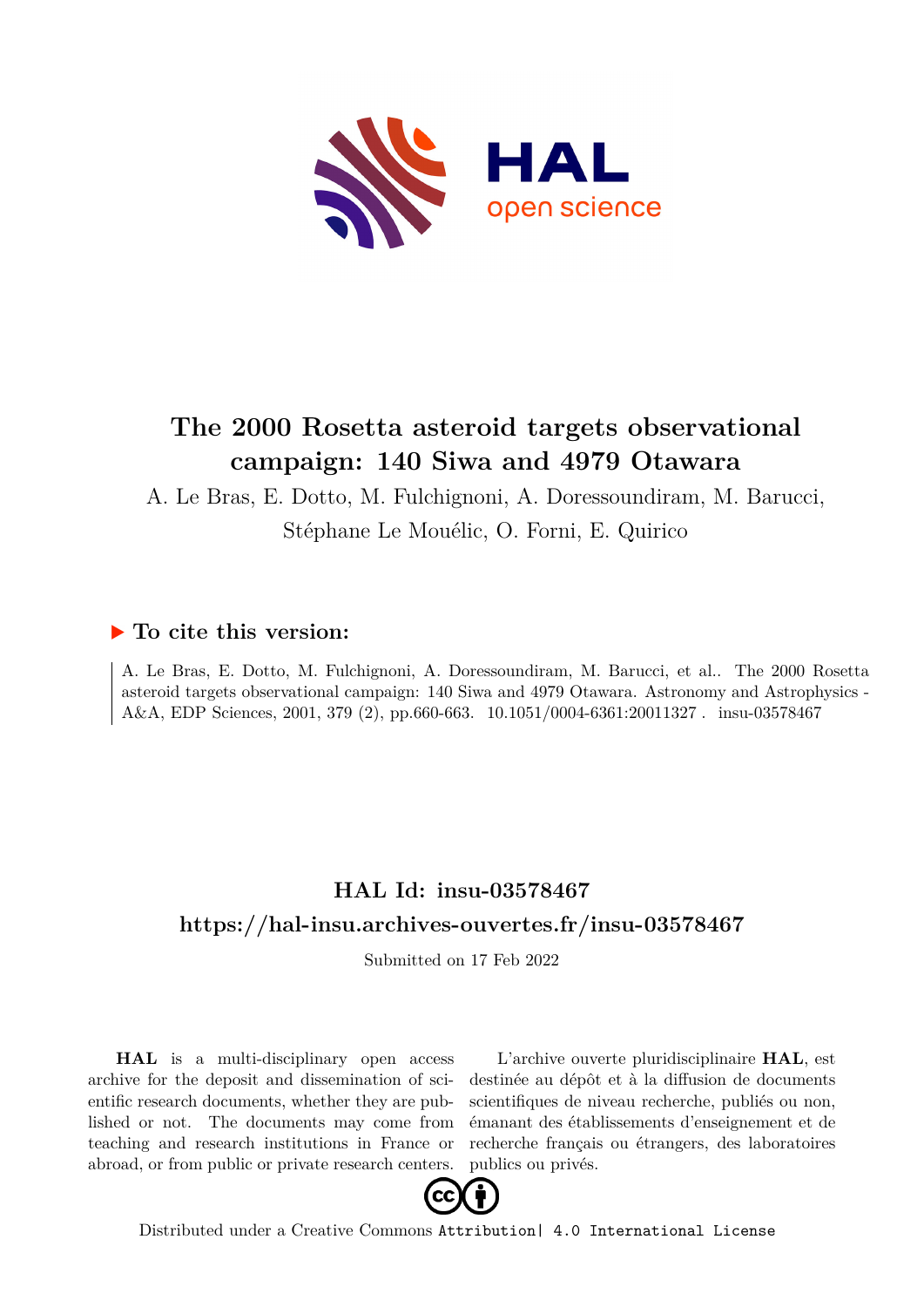## **The 2000 Rosetta asteroid targets observational campaign: 140 Siwa and 4979 Otawara**

A. Le Bras<sup>1,4</sup>, E. Dotto<sup>3</sup>, M. Fulchignoni<sup>1,2</sup>, A. Doressoundiram<sup>1</sup>, M. A. Barucci<sup>1</sup>, S. Le Mouélic<sup>4</sup>,  $\rm O.$  Forni<sup>4</sup>, and E. Quirico<sup>4</sup>

 $1$  DESPA, Observatoire de Paris, 5 place Jules Janssen, 92195 Meudon, France

<sup>2</sup> UFR de Physique Université Denis Diderot – Paris 7, 2 place Jussieu 75005 Paris, France

<sup>3</sup> Osservatorio Astronomico di Torino, 10025 Pino Torinese, Italy

<sup>4</sup> Institut d'Astrophysique Spatiale, Bât. 121, Université Paris-Sud, 91405 Orsay, France

Received 11 July 2001 / Accepted 18 September 2001

**Abstract.** Photometric and spectroscopic observations of 140 Siwa and 4979 Otawara, targets of the Rosetta mission, have been carried out at the European Southern Observatory (ESO, Chile). The complete lightcurves in V and R of both asteroids and the Siwa spectrum in the range  $0.95-2.52 \mu m$  have been obtained. We determined the precise synodic rotational period of 140 Siwa (18.495 h  $\pm$  0.005 h) and we confirmed the synodic rotational period of 4979 Otawara (2.707 h  $\pm$  0.005 h). The phase function has been obtained for both asteroids, allowing the determination of the H<sub>V</sub> and  $G_V$  parameters: for 4979 Otawara H<sub>V</sub> = 14.62 mag,  $G_V = 0.34$ ; for 140 Siwa  $H_V = 8.34$  mag,  $G_V = 0.17$ . The near infrared spectrum of Siwa does not show any spectral feature, which is consistent with a C/P type object.

**Key words.** minor planets, asteroids – solar system: general

#### **1. Introduction**

Asteroids 4979 Otawara and 140 Siwa are the targets of the 2006 and 2008 fly-bys of the European Space Agency cornerstone Rosetta mission on its way to the rendezvous with the comet Wirtanen in 2011. The scientific goals of these fly-bys are: i) the characterization of global physical properties of the asteroids: size, shape, pole direction, rotational period, density and mass; ii) the study of the morphological and compositional characteristics; iii) the exploration of the asteroids environment, to detect the presence of dust and/or gas and potential satellites.

An international observational campaign has been organized since 1996 (Barucci et al. 1998; Doressoundiram et al. 1999; Doressoundiram et al. 2001) to characterize the physical and compositional properties of these asteroids in order to optimize both the mission trajectory and the science operations.

The 2000 observational campaign was particularly favorable. Both asteroids were at the opposition at the same time (August the 7th for 4979 Otawara and August the 9th for 140 Siwa) and within few degrees in the southern sky.

Send offprint requests to: A. Le Bras, e-mail: aurelie.lebras@obspm.fr

The observations were carried out at European Southern Observatory both for photometry (eight nights at the 1.5 m Danish telescope) and for spectroscopy (two nights at the 3.6 NTT telescope).

### **2. Observations and data reduction**

#### 2.1. Photometry

We observed 4979 Otawara and 140 Siwa during eight nights, in July (23, 24 and 28) 2000 and August (3, 6–9) 2000. The purpose of these photometric observations was to obtain: i) the precise rotational period of Siwa; ii) lightcurves at different aspects for Siwa and Otawara; iii) phase curves of Siwa and Otawara. We observed with the 1.5 m Danish telescope at the European Southern Observatory on La Silla (Chile). The telescope is equiped with a Loral/Lesser CCD detector  $(2052 \times 2052 \text{ pixels})$ , mounted on DFOSC (Danish Faint Object Spectrograph and Camera), a focal reducer instrument. The field is  $13.3' \times 13.3'$  and the image scale is 0.39 arcsec per pixel. We used Bessel  $UBVR$  and Gunn I broad band filters. The nights of August 6–8 were photometric, with an average seeing of 1–1.2 arcsec. The nights of August 3 and 9 were not photometric, with an average seeing around 2 arcsecs.

The images were reduced in a standard manner: average bias substraction, division by a mean skyflat.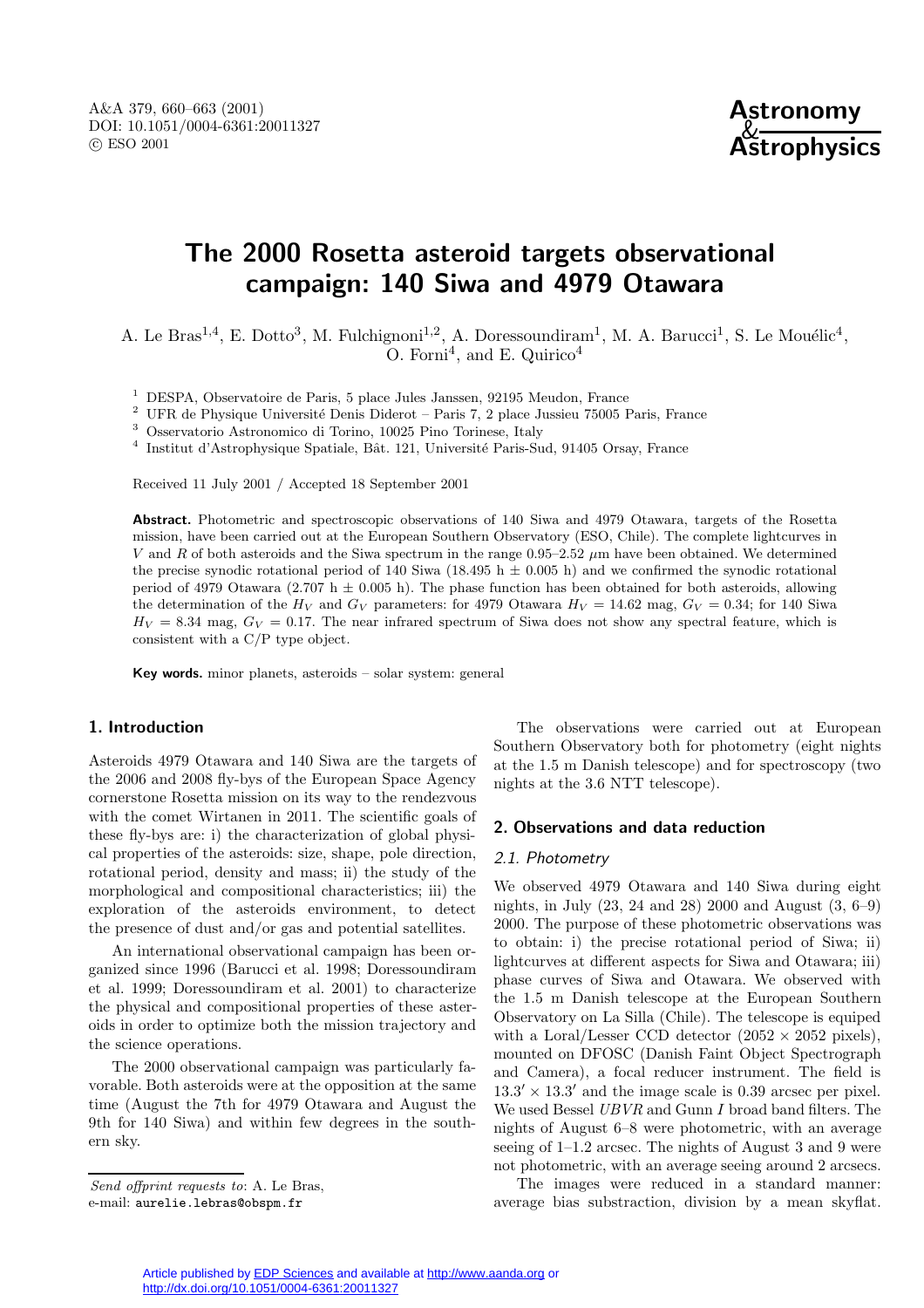**Table 1.** Observational characteristics of 140 Siwa and 4979 Otawara. Values of r,  $\Delta$  and  $\alpha$  are given at 0h00 UT for photometry, and at the time of the beginning of the spectrum acquisition for spectroscopy.

| Date                     | $\overline{r}$ | Л      | $\alpha$       |
|--------------------------|----------------|--------|----------------|
|                          | (AU)           | (AU)   | $(\text{deg})$ |
| 140 Siwa: photometry     |                |        |                |
| 24 Jul. 2000             | 2.1460         | 1.1596 | 8.844          |
| 25 Jul. 2000             | 2.1463         | 1.1567 | 8.839          |
| 29 Jul. 2000             | 2.1478         | 1.1471 | 6.287          |
| 04 Aug. 2000             | 2.1505         | 1.1397 | 3.217          |
| 07 Aug. 2000             | 2.1520         | 1.1391 | 1.883          |
| 08 Aug. 2000             | 2.1525         | 1.1394 | 1.572          |
| 09 Aug. 2000             | 2.1531         | 1.1400 | 1.413          |
| 10 Aug. 2000             | 2.1536         | 1.1407 | 1.457          |
| 4979 Otawara: photometry |                |        |                |
| 24 Jul. 2000             | 1.8921         | 0.8953 | 8.634          |
| 25 Jul. 2000             | 1.8930         | 0.8936 | 8.022          |
| 29 Jul. 2000             | 1.8968         | 0.8892 | 5.541          |
| 04 Aug. 2000             | 1.9028         | 0.8891 | 1.879          |
| 07 Aug. 2000             | 1.9060         | 0.8921 | 0.982          |
| 08 Aug. 2000             | 1.9070         | 0.8935 | 1.322          |
| 09 Aug. 2000             | 1.9081         | 0.8952 | 1.827          |
| 10 Aug. 2000             | 1.9092         | 0.8970 | 2.394          |
| 140 Siwa: spectroscopy   |                |        |                |
| 18 Aug. 2000             | 2.1587         | 1.1559 | 4,989          |
| 20 Aug. 2000             | 2.1600         | 1.1621 | 6.028          |

Calibration was performed with standard stars (Landolt 1992), when nights were photometric. Data acquired in August were reduced as a whole with the ESO software MIDAS. Bias of each night was a mean of bias at the beginning and the end of the night. Photometric flat fields were obtained during twilight, before and after the night. For the night of 3 August, the mean flat field is the mean of all the flats of the night, as well as for the 6. A superflat, mean of all the flats of the 7, 8 and 9 August was calculated. Absolute calibration of the nights of 6, 7 and 8 August was performed with SA 92 335, Mark A and PG1525-071 (Landolt 1992). The field of Otawara on the night of 3 August was observed during the night of 8 August, in order to calibrate in absolute magnitude this field (night of 3 August was not photometric). Instrumental magnitudes were calculated with the procedure magnitude/circle: the flux of the inner circle corresponding to the source minus the flux of the sky.

#### 2.2. Spectroscopy

We observed 140 Siwa during the ends of two nights using the SOFI instrument mounted on the 3.6 m New Technology Telescope (NTT) at La Silla Observatory (Chile). The spectral domain is 0.95 to 2.52  $\mu$ m, divided into two parts. A first grism covers the  $0.95-1.64 \mu m$  range while a second grism covers the  $1.53-2.52 \mu m$  range. This spectral domain allows the detection of the main absorption features of mafic silicates such as bands at 1 and 2  $\mu$ m when present. We used a slit size of  $2^{\prime\prime}$  which gives a spectral resolution of ∼300.

The blue part of the spectrum was acquired at 4h 30 UT the 08–20–2000, with an airmass ranging from 1.7 to 1.9 during the data acquisition run. The red part of the spectrum was acquired at 3h 30 UT the 08–18–2000 with an airmass ranging from 1.36 to 1.73. Corrections for the proper motion of the asteroid have been introduced to keep the target in the center of the slit aperture. The sky background was measured and removed from the observations. Observations of a G2V "solarlike" nearby star (HD 190617) were performed before and after Siwa observations. This calibration star provides both atmospheric and instrumental calibration. As a test of our reduction process, we have also observed the asteroid 4 Vesta, which spectral properties in the  $0.9-2.5 \mu m$  domain are already well known (Gaffey 1983). A good consistency was obtained with previous observations (Le Mouélic et al. 2001).



**Fig. 1.** Normalized infrared composite spectrum of 140 Siwa. Residual terrestrial atmospheric features at 1.4  $\mu$ m, 1.9  $\mu$ m and  $2.5 \mu m$  should not be considered. No deep absorption feature corresponding to mafic minerals appears in this spectrum, which is consistent with 140 Siwa belonging to the C class.

### **3. 140 Siwa**

140 Siwa is a main belt asteroid with a diameter of 110 km and an IRAS albedo of 0.068 (Tedesco et al. 1992). Tholen et al. (1979) classified Siwa as a P type, Barucci et al. (1998) assigned the asteroid to the C class while Bus (1999) obtained a classification in his system of  $X_c$ . All these classes correspond to a flat or a slightly reddish spectrum. No evidence of aqueous alteration nor morphological variations with the rotation on its surface have been found. An estimation of the rotational period larger than 22 hours was given by Schober et al. (1979) and Harris et al. (1980), while Lagerkvist et al. (1979) gave a value of 18.5 hours. On the basis of our observations (see Table 1) we determined the asteroid synodic rotational period and the corresponding uncertainty of 18.495 hours  $\pm$  0.005 hours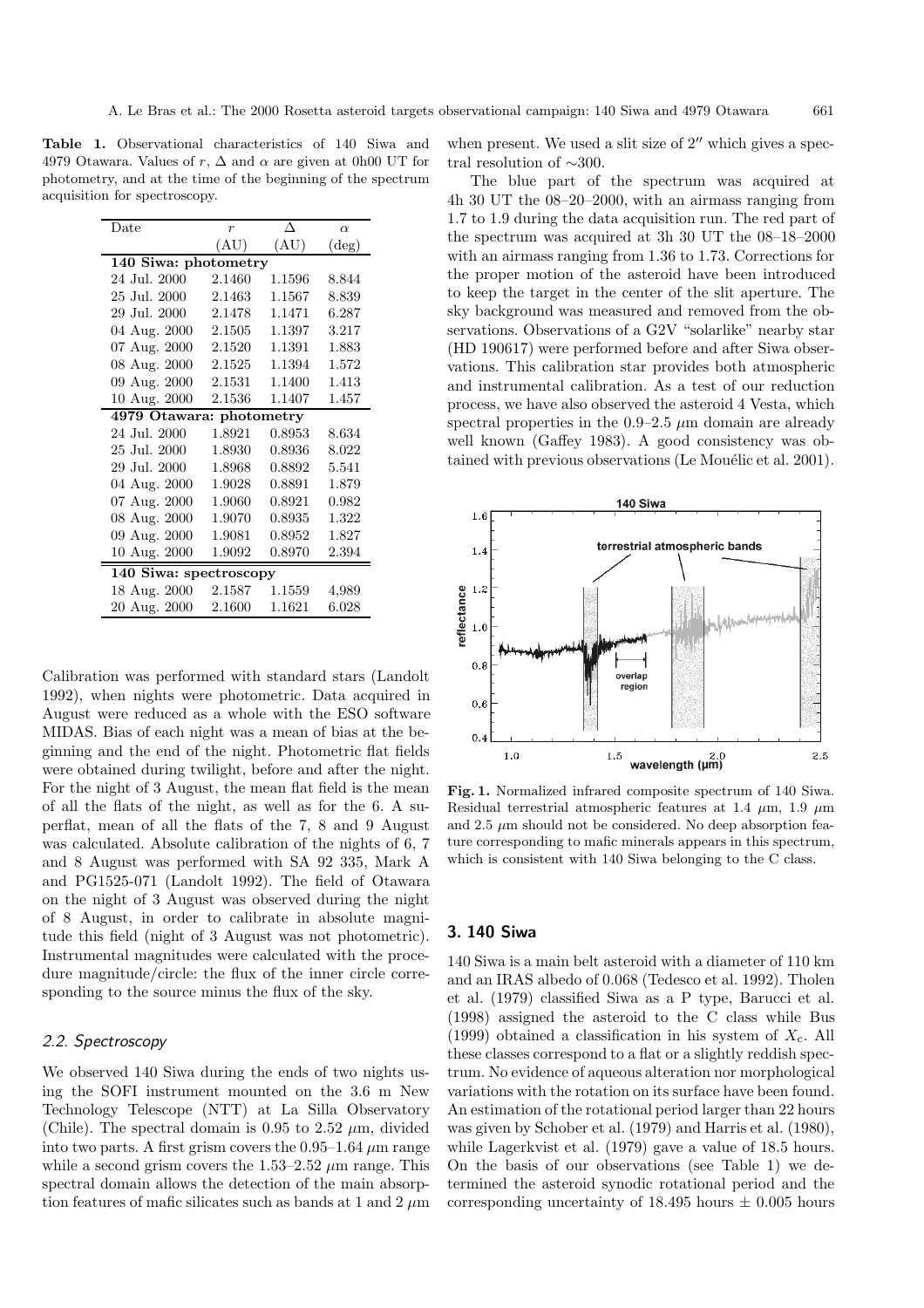

**Fig. 2.** Composite lightcurves of 140 Siwa, in <sup>V</sup> (up) and in <sup>R</sup> (down). The zero phase is at JD 2451761.0.

(Fig. 2) by applying the Fourier analysis as described in Harris et al. (1980). The composite V and R lightcurves have the same amplitude of  $0.05 \pm 0.01$  mag, and they have also the same shape: they show two maxima and two slightly asymmetric minima.

The phase function (absolute magnitude vs. phase angle) has been obtained using the mean magnitude of each V lightcurve (Fig. 3). We determined the  $H_V$  and  $G_V$  parameters defining the IAU magnitude system for asteroids (Bowell et al. 1989):

 $H_V = 8.34 \pm 0.04$  mag  $G_V = 0.17 \pm 0.01$ .

The near infrared spectrum of Siwa is shown in Fig. 1. There is a good consistency between the spectrum acquired with the first grism  $(0.95-1.64 \mu m)$  and the spectrum acquired with the second grism  $(1.53-2.52 \mu m)$  in the overlap region. The spectrum does not show any spectral feature, which confirms the C/P type nature of Siwa. Taking into account the rotational period, the two parts



Fig. 3. Phase function of 140 Siwa obtained in V.

of the spectrum can refer to two different hemispheres of the asteroid. The flatness of both parts indicates that the spectral characteristics of the two hemispheres are very similar, at least with this kind of observation with no spatial resolution.

### **4. 4979 Otawara**

4979 Otawara is a small asteroid with a diameter of the order of 5 kilometers. An almost complete overview of the asteroid rotational and compositional properties is given in Doressoundiram et al. (1999).



Fig. 4. Phase function of 4979 Otawara obtained in V.

On the basis of our observations, we confirmed the value of  $2.707 \pm 0.005$  hours for the synodic rotational period of Otawara. The obtained composite  $V$  lightcurve (Fig. 5) has an amplitude of  $0.22 \pm 0.01$  mag (respectively  $0.22 \pm 0.02$  mag in R). The V and R lightcurves have the same double peak shape and present the same behavior of the lightcurves obtained during the 1998/99 opposition.

The phase function (Fig. 4) allowed us to determine the following  $H_V$  and  $G_V$  parameters:

 $H_V = 14.62 \pm 0.04$  mag  $G_V = 0.34 \pm 0.03$ .